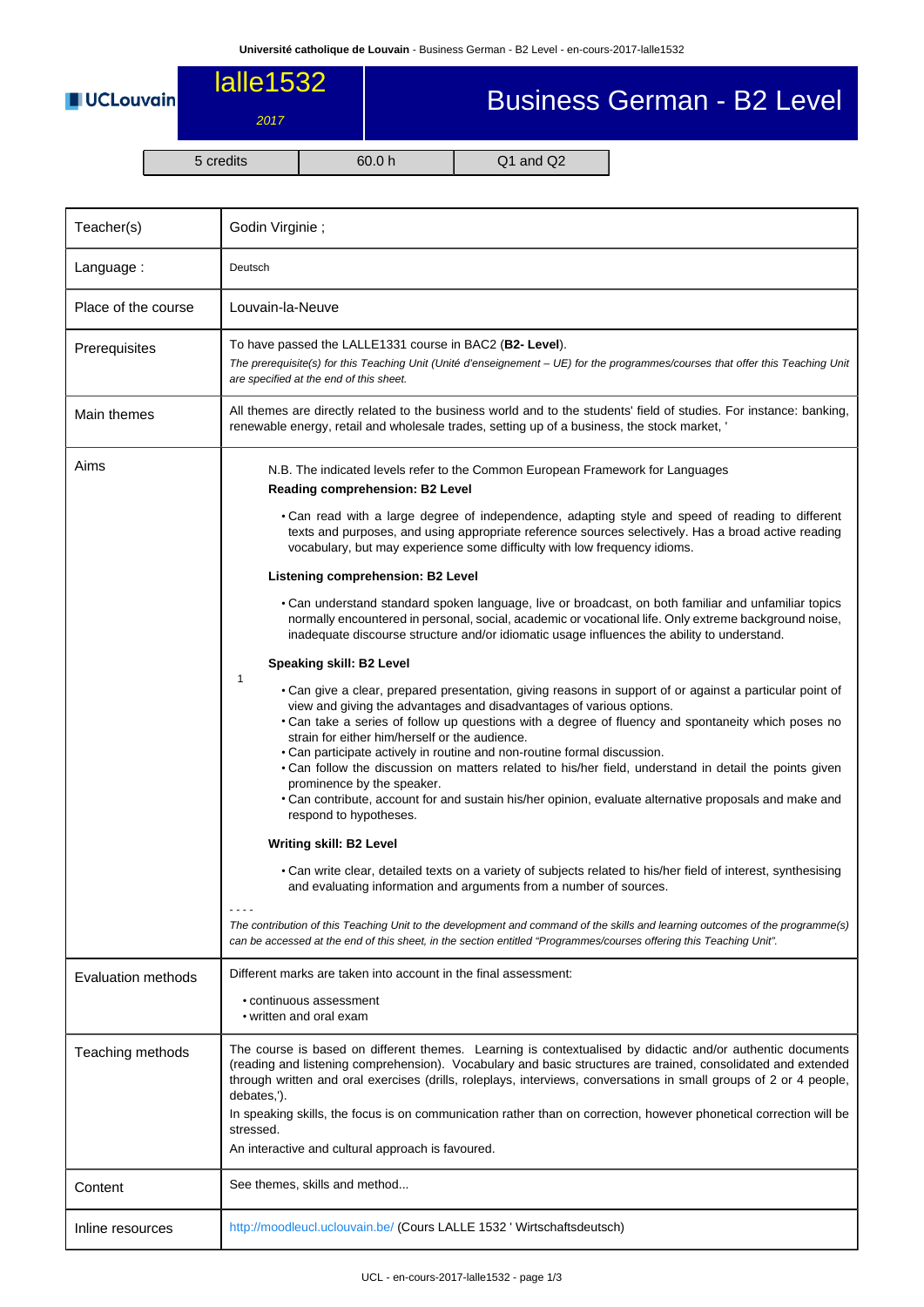## **Université catholique de Louvain** - Business German - B2 Level - en-cours-2017-lalle1532

| Bibliography                   | Syllabus LALLE1532 (version papier et en ligne) |
|--------------------------------|-------------------------------------------------|
| Faculty or entity in<br>charge | <b>ILV</b>                                      |